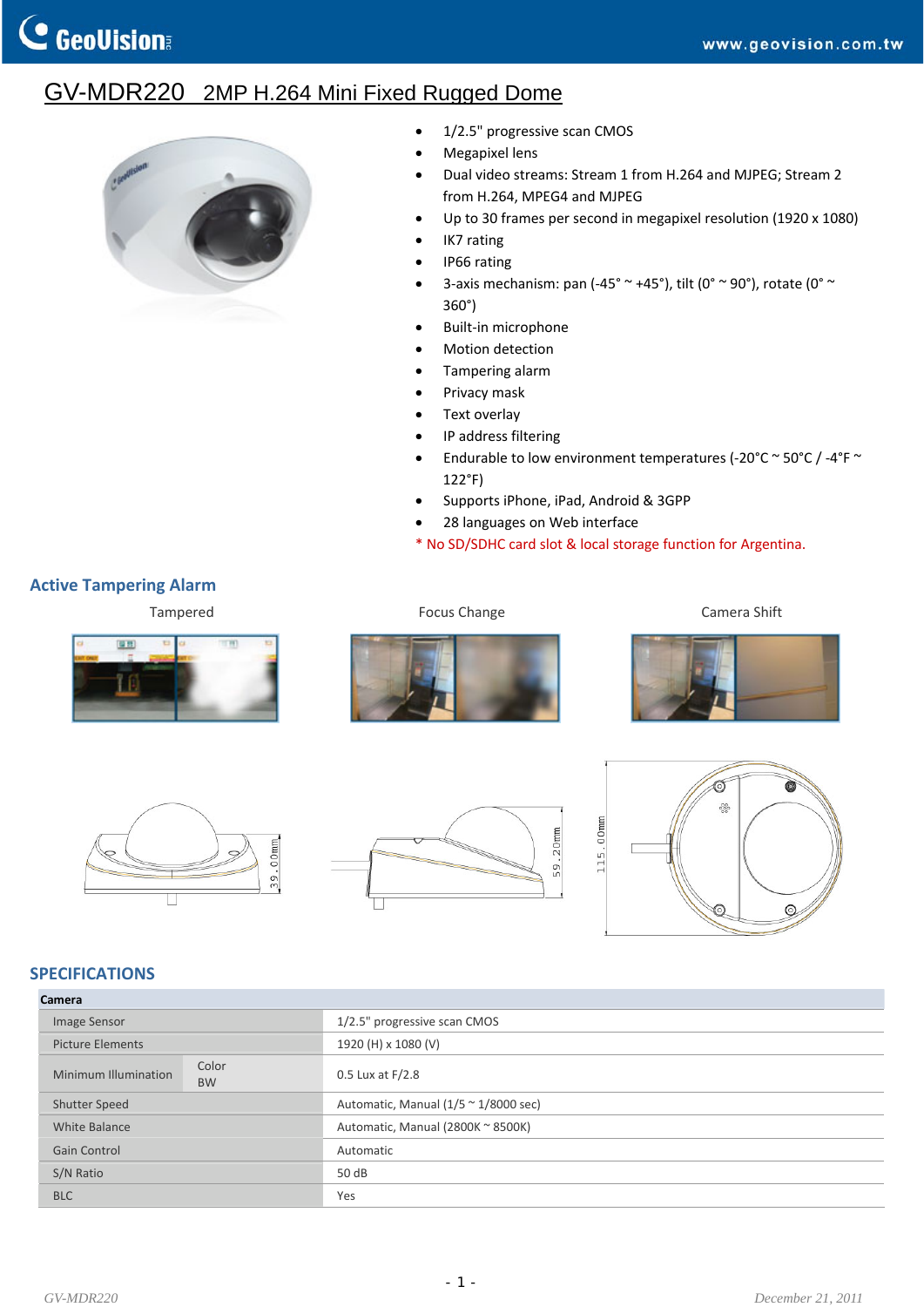C GeoVision

| Lens                           |                                      |                                                                                                                                 |
|--------------------------------|--------------------------------------|---------------------------------------------------------------------------------------------------------------------------------|
| Megapixel                      |                                      | Yes                                                                                                                             |
| Day/Night                      |                                      | Yes (electronic)                                                                                                                |
| <b>Iris</b>                    |                                      | Fixed                                                                                                                           |
| Focal Length                   |                                      | 2.54 mm                                                                                                                         |
| <b>Maximum Aperture</b>        |                                      | F/2.8                                                                                                                           |
| Mount                          |                                      | M12, Pitch 0.5 mm                                                                                                               |
| Image Format                   |                                      | 1/2.5"                                                                                                                          |
|                                | Diagonal                             | 162.5°                                                                                                                          |
| Angle of view                  | Horizontal                           | $130.1^{\circ}$                                                                                                                 |
|                                | Vertical                             | 97.3°                                                                                                                           |
|                                | Focus                                | No                                                                                                                              |
| Operation                      | Zoom                                 | No                                                                                                                              |
|                                | Iris                                 | Fixed                                                                                                                           |
| Operation                      |                                      |                                                                                                                                 |
| Video Compression              |                                      | H.264, MPEG4, MJPEG                                                                                                             |
| <b>Video Streaming</b>         |                                      | Streaming 1 from H.264 and MJPEG,<br>Streaming 2 from H.264, MPEG4 and MJPEG                                                    |
| Frame Rate                     |                                      | 30 fps at 1920 x 1080<br>* The frame rate and the performance may vary depending on the number of connections and data          |
|                                |                                      | bitrates (different scenes).<br>Brightness, Contrast, Saturation, Sharpness, Gamma, White Balance, Flicker-less 50/60 Hz, Image |
| <b>Image Setting</b>           |                                      | Orientation, Shutter Speed, Backlight Compensation, D/N sensitivity<br>G.711, AAC (16 kHz / 16 bit)                             |
| <b>Audio Compression</b>       |                                      | * AAC is only supported by GV-System V8.5 or later                                                                              |
| <b>Video Resolution</b>        |                                      |                                                                                                                                 |
|                                | 4:3                                  | 1600 x 1200, 1280 x 960, 640 x 480, 320 x 240                                                                                   |
| <b>Main Stream</b>             | 16:9                                 | 1280 x 720, 640 x 360, 448 x 252                                                                                                |
|                                | 5:4                                  | 1280 x 1024, 640 x 512, 320 x 256                                                                                               |
|                                | 4:3                                  | 640 x 480, 320 x 240                                                                                                            |
| Sub Stream                     | 16:9                                 | 640 x 360, 448 x 252                                                                                                            |
|                                | 5:4                                  | 640 x 512, 320 x 256                                                                                                            |
| <b>Network</b>                 |                                      |                                                                                                                                 |
| Interface                      |                                      | 10/100 Ethernet                                                                                                                 |
| <b>Ethernet Protocol</b>       |                                      | HTTP, HTTPS, TCP, UDP, SMTP, FTP, DHCP, NTP, UPnP, DynDNS, 3GPP/ISMA, RTSP, PSIA, SNMP, QoS<br>(DSCP)                           |
| <b>Mechanical</b>              |                                      |                                                                                                                                 |
| Lens Mounting                  |                                      | M12, Pitch 0.5 mm                                                                                                               |
| Temperature Detector           |                                      | Yes                                                                                                                             |
|                                | Pan                                  | $-45^{\circ}$ ~45°                                                                                                              |
| Camera Angle                   | Tilt                                 | $0^\circ \sim 90^\circ$                                                                                                         |
| Adjustment                     | Rotate                               | $0^\circ$ ~ 360 $^\circ$                                                                                                        |
|                                | Power                                | PoE                                                                                                                             |
|                                | Ethernet                             | Ethernet (10/100 Base-T), RJ-45                                                                                                 |
| Connectors                     | Audio                                | Built-in microphone                                                                                                             |
|                                | Local Storage                        | Micro SD/SDHC memory card slot (for Class 6 card or above)                                                                      |
| <b>LED Indicator</b>           |                                      | 4 LEDs: Link, ACT, Power, Status                                                                                                |
| General                        |                                      |                                                                                                                                 |
| <b>Environment Temperature</b> |                                      | $-20 °C \approx 50 °C / -4 °F \approx 122 °F$                                                                                   |
| Humidity                       |                                      | 10% to 90% (no condensation)                                                                                                    |
| Power Source                   |                                      | PoE                                                                                                                             |
| Max. Power Consumption         |                                      | 4.1 W                                                                                                                           |
| <b>Dimensions</b>              | Camera Body                          | ø 115 x 59.2 mm / 4.5 x 2.3 in                                                                                                  |
|                                | Cable Length                         | 1.054 m / 41.5 in                                                                                                               |
|                                | Cable Diameter                       | $\phi$ 6.2 mm / 0.24 in                                                                                                         |
|                                | <b>Maximum Connector</b><br>Diameter | ø 30 mm / 1.18 in                                                                                                               |
| Weight                         |                                      | 568 g / 1.3 lb                                                                                                                  |
|                                |                                      |                                                                                                                                 |